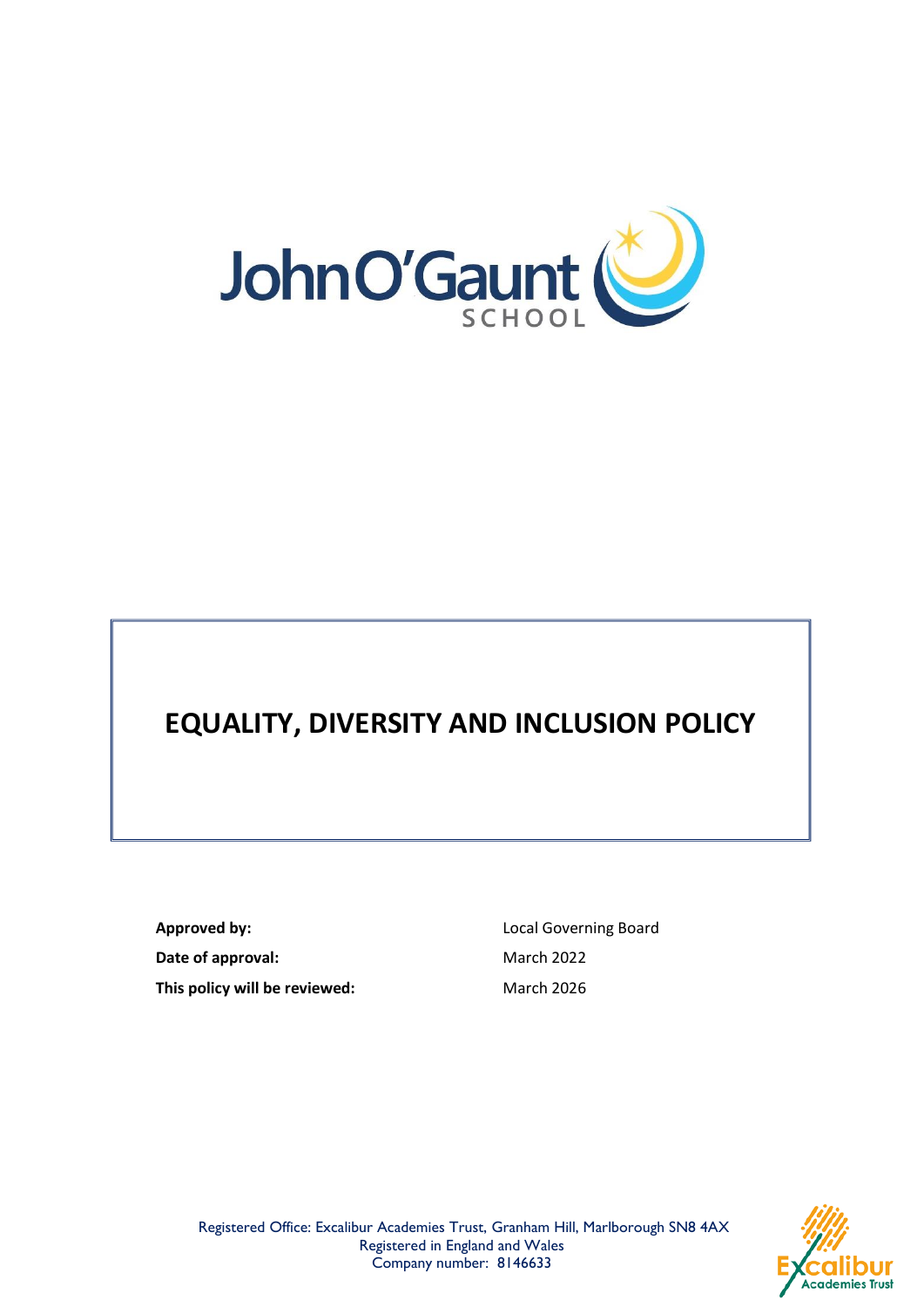

## **SUMMARY**

Equality of opportunity, fairness and inclusion, is the foundation of our community at John O'Gaunt School as part of Excalibur Academies Trust and a vital enabler to ensure we achieve our overall aim of providing an excellent education, empowering individuals to thrive and grow within a caring, aspirational and outward looking culture. We believe that every individual in our community should be treated with dignity and respect and be part of a working and learning environment that is free from barriers, regardless of age, caring responsibilities, disability, marriage or civil partnership, pregnancy or maternity status, race (including caste, ethnic or national origin, nationality or colour), religion or belief, sex (gender) and sexual orientation, gender reassignment, or financial circumstances. Our Trust values are at the heart of everything we do, and we recognise that equality is the moral imperative of the Trust.

Please find a link here to the Equality, Diversity and Inclusion Statement and Strategy for all schools in the Excalibur Academies Trust

[2021-Equalities-Statement-and-Strategy-Board-approved.pdf \(excalibur.org.uk\)](https://www.excalibur.org.uk/wp-content/uploads/2021-Equalities-Statement-and-Strategy-Board-approved.pdf)

#### **Areas of focus for John O' Gaunt Equality, Diversity and Inclusion Policy**

Promoting Equality, Diversity and Inclusion: The ethos and culture of the Academy Promoting Equality, Diversity and Inclusion: The curriculum

Promoting Equality, Diversity and Inclusion: Achievement, teaching and learning Promoting Equality, Diversity and Inclusion: Behaviour, discipline and exclusions

Promoting Equality, Diversity and Inclusion: Staffing, recruitment and professional development

Promoting Equality, Diversity and Inclusion: Leadership and management

Promoting Equality, Diversity and Inclusion: Personal Development and Pastoral Care Promoting Equality, Diversity and Inclusion: Admissions and attendance

Promoting Equality, Diversity and Inclusion: Partnership with parents and the community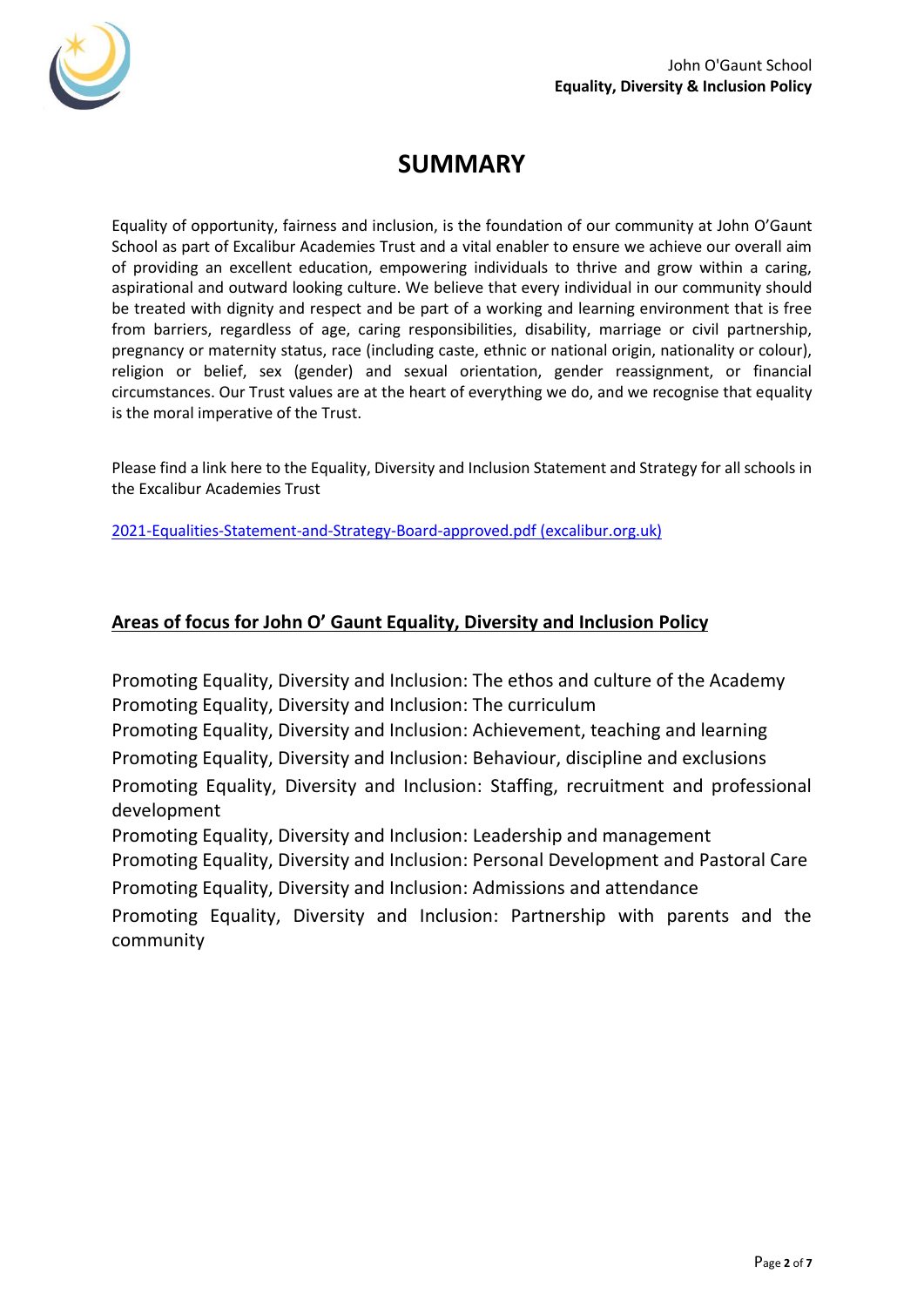

#### **Context**

John O'Gaunt School is an 11-16 Academy. We are a smaller than average secondary school in a semirural location with the relative monoculture of a small market town. We attract students from our local community but a proportion of our students attend from outside of Hungerford.

We have a strong academic record and firmly support traditional attitudes of good behaviour and high attendance. Our success is based on a three-way partnership of students, teachers and parents built on mutual co-operation and respect.

We believe that equality at our Academy should permeate all aspects of Academy life and it is the responsibility of every member of the Academy and wider community. Every member of the Academy community should feel safe, secure, valued and of equal worth.

At John O'Gaunt School, equality is a key principle for treating all people the same irrespective of their gender, ethnicity, disability, religious beliefs/faith tradition, sexual orientation, age or any other of the protected characteristics (Single Equalities Act 2010).

#### **Our Commitment**

John O'Gaunt School is committed to advancing equality and promoting respect for difference and diversity through our vision, ethos, values and culture

#### **Legal Framework**

We understand our duties under the Equality Act 2010 to eliminate discrimination, harassment and victimisation and to advance equality of opportunity, foster good relations, tackle prejudice and promote understanding in relation to:

- Ethnicity, religion and belief
- Disability
- Sex (gender)
- Sexual orientation
- Gender identity
- Pregnancy/maternity
- Age
- Marriage/civil partnership

#### **Promoting Equality, Diversity and Inclusion: The ethos and culture of the Academy**

At John O'Gaunt School we strive to achieve a feeling of openness and tolerance which welcomes everyone to the Academy. Visitors to our Academy comment on the unfailing politeness and good manners of the students. Our key aims are to ensure the following ethos and values:

- Treat everyone equally
- The Academy opposes all forms of racism, harassment, prejudice and discrimination.
- The Academy publicly supports diversity and actively promotes good personal and community relations through assemblies and our curriculum. Diversity is recognised as having a positive role to play within the Academy.
- Staff foster a positive atmosphere of mutual respect and trust among all students.The Religious Studies and PSHE/SMSC curriculum (both formal and informal) makes students aware of different religious groups and cultures.
- The Academy enables students and staff to celebrate festivals and other events relevant to their particular faith and actively encourages all students to understand these.
- Our Academy has been designed to allow wheelchair access and reasonable adjustments will be made to ensure access for students, staff and visitors (including parents) with disabilities.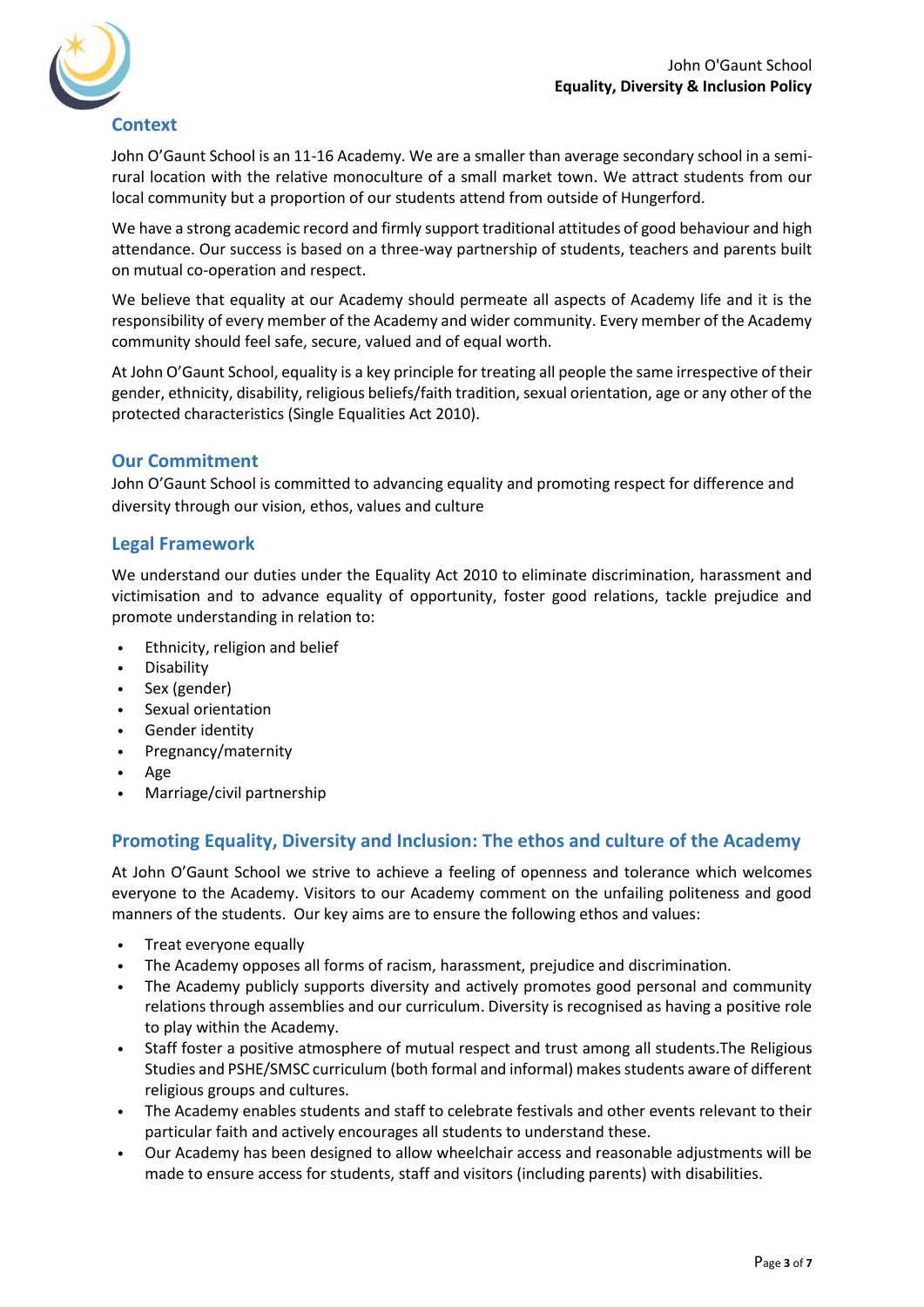

#### **Promoting Equality, Diversity and Inclusion: The curriculum**

We aim to provide all our students with the opportunity to succeed. To achieve this, we will ensure:

- Curriculum planning reflects a commitment to equality;
- The curriculum prepares students for life in a diverse society and uses opportunities to reflect the background and experience of students and families in the Academy
- There will be opportunities in the curriculum to explore concepts and issues related to identity and equality;
- The promotion of attitudes and values that celebrate and respect diversity and challenge discriminatory behaviour and language wherever it occurs;
- The use of images and materials which positively reflect a range of cultures, identities and lifestyles;
- All subjects contribute to the spiritual, moral, social, and cultural development of all students;
- Fundamental British Values are part of our taught curriculum and work we do beyond the classroom.

#### **Promoting Equality, Diversity and Inclusion: Achievement, teaching and learning.**

At John O'Gaunt School we have high expectations of all students regardless of age, gender, ethnicity, ability, social background and sexual orientation. To secure the best possible outcomes we recognise that:

- All adults in the school are expected to be good, positive role models in their approach to all issues relating to equality of opportunity;
- It is important to identify the particular needs of individuals and groups within the school and to use targeted interventions to narrow gaps in achievement;
- A range of teaching methods is used throughout the school to ensure that effective learning takes place at all stages for all students.
- Teachers ensure that the classroom is an inclusive environment in which students feel all their contributions are valued.
- All students have access to the mainstream curriculum including those with special educational needs and disabilities.
- Teachers take positive steps to include all groups and individuals.
- Teachers challenge stereotypes, derogatory language, prejudice and foster students' critical awareness and concepts of fairness enabling them to detect bias and challenge inequalities.
- The school monitors and analyses student performance by gender, ethnicity and background and is therefore able to identify groups of students where there are patterns of underachievement. The school ensures that action is taken to counter this.
- Staff have high expectations of all students and they continually challenge them to extend their learning and achieve higher standards. The Academy recognises and values all forms of achievement which is celebrated through our website, assemblies and other forms of media and school communications.

#### **Teaching Approach**

- Teachers should endeavour to see that all students have an equal opportunity to contribute to lessons, e.g. in responding to oral questions, leading group work, roles within role play situations.
- Teachers should ensure that all resources are equally available to all students.
- Teachers should be aware of possible bias within the resources they use and where appropriate a balance should be sought.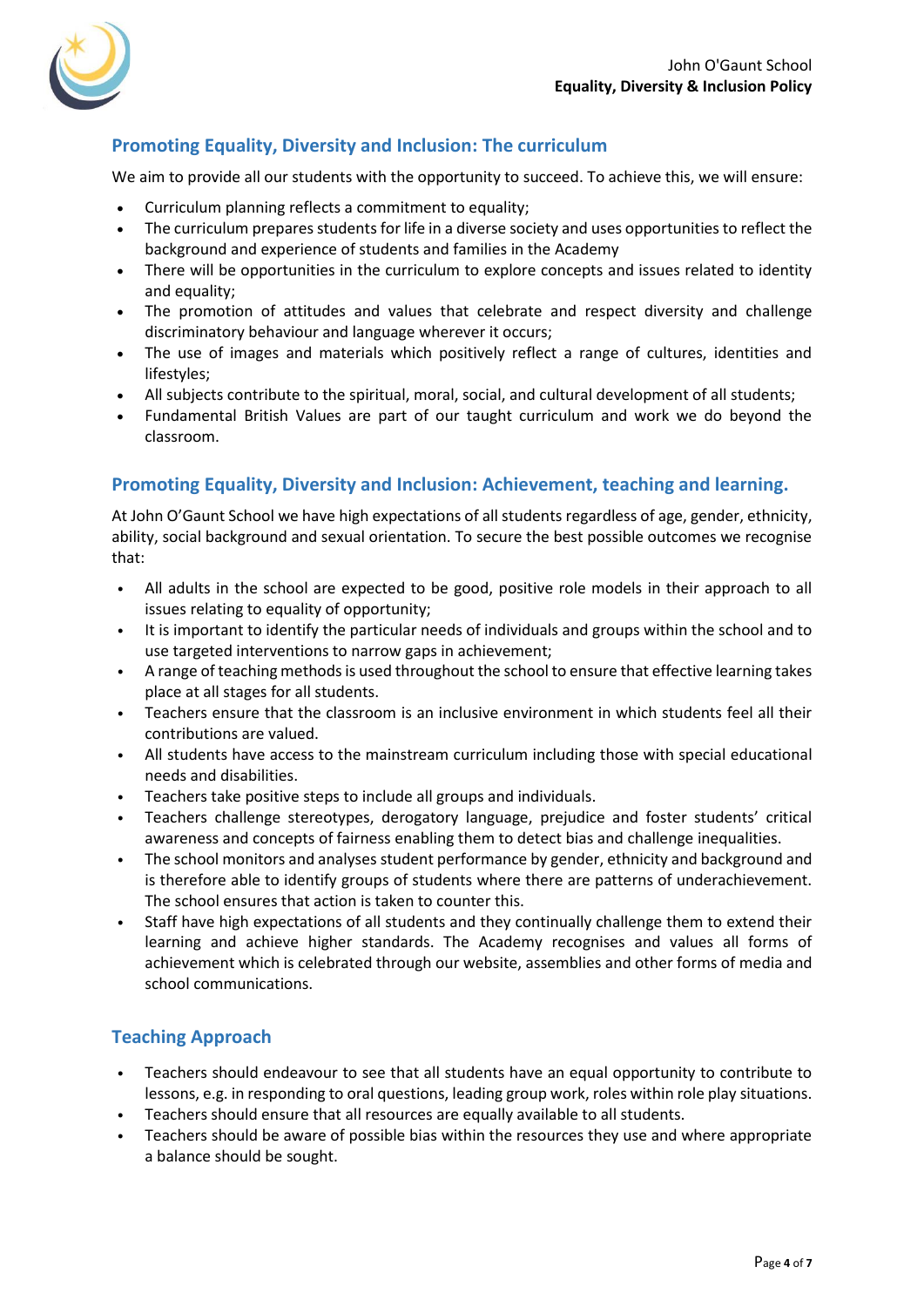

• Every student should be treated as an individual and rewards and sanctions should be used as appropriate to the individual.

#### **Influencing Students' Perceptions**

- Teachers need to be aware that stereo-typing will have already taken place in students' lives.
- Teachers should encourage students to consider and, where appropriate, challenge irrational stereo-typical views and thereby broaden their own opportunities.
- All students should be encouraged to take responsibility where possible.
- All students should be encouraged to make well informed judgements.
- Derogatory language and prejudices are openly challenged for both staff and students.

#### **Promoting Equality, Diversity and Inclusion: Behaviour, discipline and exclusions**

- The Academy expects high standards of behaviour from all students.
- The Academy's procedures for disciplining students and managing behaviour are fair and applied equally to all.
- It is recognised that having a protected characteristic may affect behaviour. The Academy takes this into account when dealing with incidents of unacceptable behaviour.
- All staff operate a consistent system of rewards and sanctions as stated within the Academy's behaviour policy.
- Students, staff and parents are aware of procedure for dealing with bullying and harassment. They know that any language or behaviour which is racist, sexist, homophobic or potentially damaging to any minority group is always unacceptable.
- Clear procedures are in place to ensure that staff deal with forms of bullying and harassment promptly, firmly and consistently. Actions taken are in line with relevant policies and guidance such as those for dealing with anti-bullying and dealing with racist, homophobic or other discriminatory incidents.
- Students, staff and parents are aware of the procedures for dealing with intolerant behaviour and that such behaviour is always unacceptable.

### **Promoting Equality, Diversity and Inclusion: Staffing, recruitment and professional development.**

The Academy adheres to recruitment and selection procedures which are fair, equal and in line with statutory duties and Local Authority guidelines.

- Steps are taken to ensure that everyone associated with the Academy is informed of the contents of this policy. It is part of the new staff induction programme.
- All temporary staff are made aware of policies and practices.
- All those involved in recruitment and selection are trained and aware of what they should do to avoid discrimination and ensure equality through the recruitment and selection process.

#### **Promoting Equality, Diversity and Inclusion: Leadership and management.**

- Academy policies reflect a commitment to equal opportunities.
- The governing body and Academy leadership team set a clear ethos which reflects the Academy's commitment to equality for all members of the Academy community.
- The Academy promotes positive approaches to valuing and respecting diversity.
- The Academy leadership will work in partnership with others to promote equality of opportunity and oppose all forms of oppressive behaviour, prejudice and discrimination.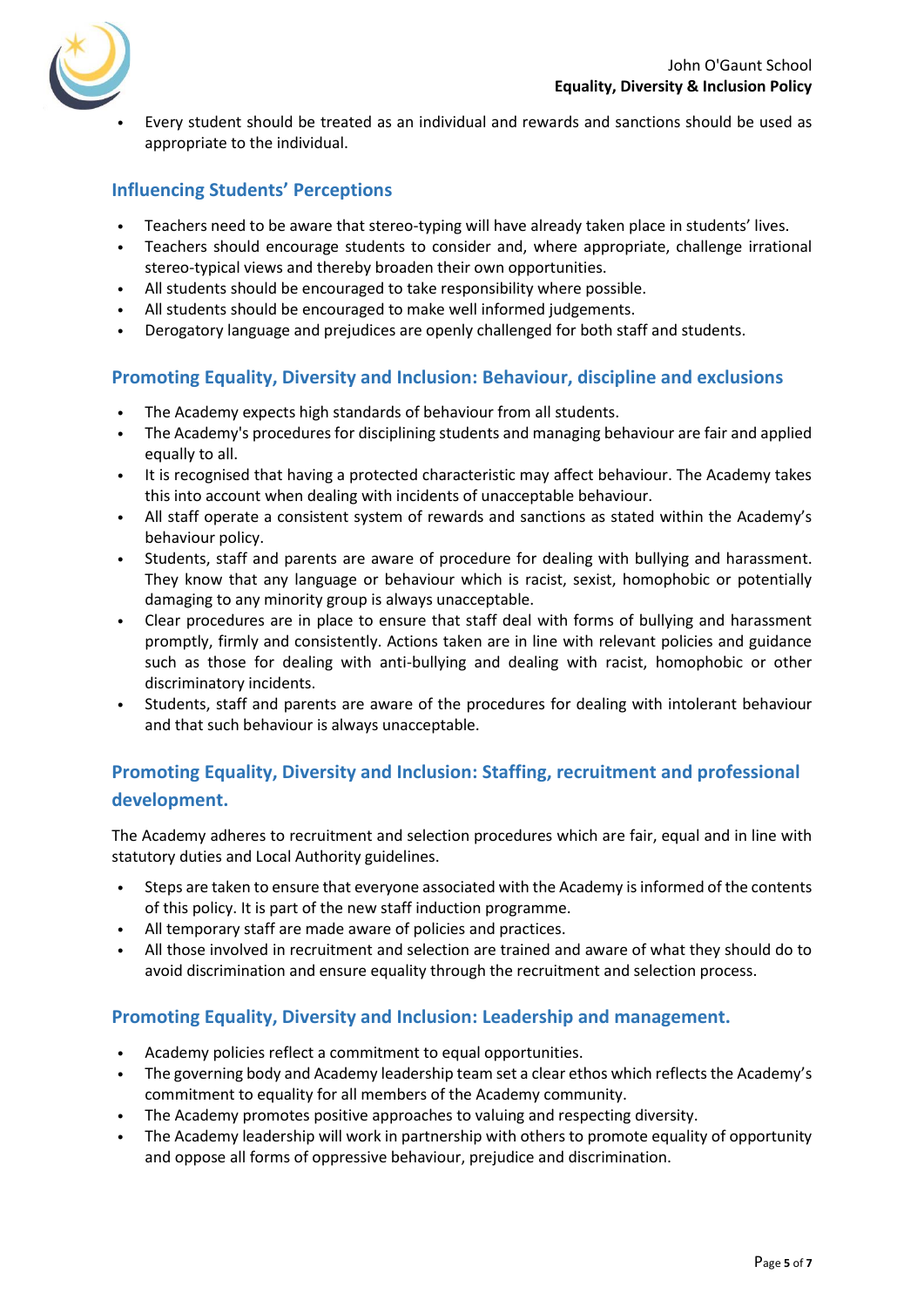

- Governors and staff contribute to policy documents. Policies are available on the Academy's website and parents can request to see these polices and have their views taken into consideration.
- The evaluation of policies is used to identify specific actions to address equality issues.

#### **Promoting Equality, Diversity and Inclusion: Personal Development and Pastoral Care**

- Pastoral support takes account of religious and ethnic differences.
- The Academy provides reasonable support for students learning English as an additional language and encourages them to use their home and community languages.
- Transition phases are managed to ensure students have a smooth journey from one provider to the next.
- All students are provided with appropriate career and post 16 advice and guidance which encourages them to consider the full range of options.
- Work experience providers are required to demonstrate their commitment to equal opportunities.
- Appropriate support is given to victims of harassment and intolerant behaviour, using the support of external agencies where appropriate. The perpetrators are dealt with in accordance with Academy policies and provided with relevant support to consider and modify their behaviour.

#### **Promoting Equality, Diversity and Inclusion: Admissions and attendance**

- The admissions process is monitored to ensure that it is administered fairly and consistently to all students, so that students from particular groups are not disadvantaged.
- Comprehensive information about student's ethnicity, first language, religion, physical needs, medical needs etc. is included in all admissions forms.
- The Academy and families are aware of their rights and responsibilities in relation to student attendance and absence is always followed up by appropriate personnel who are aware of community issues.
- Provision is made for leave of absence for religious observance which includes staff as well as students.
- Provision is made for students on extended leave so that they are able to continue with their learning
- Students are made aware of the importance of good attendance which is celebrated through our whole Academy assemblies, website and newsletter.

## **Promoting Equality, Diversity and Inclusion: Partnership with parents and the community**

- Progress reports to parents are accessible and appropriate to ensure that all parents are encouraged to participate in the dialogue.
- All parents are encouraged to participate at all levels in the full life of the Academy.
- Meetings for parents are made accessible for all. Parental involvement is monitored to ensure the participation of all groups.
- Information material for parents is easily accessible in user friendly language and all reasonable endeavours are taken to make sure that this is available in languages and formats other than English when needed.
- The Academy works in partnership with parents and the community to develop positive attitudes to diversity and to address specific incidents.
- Local community groups are involved in the life of the Academy.